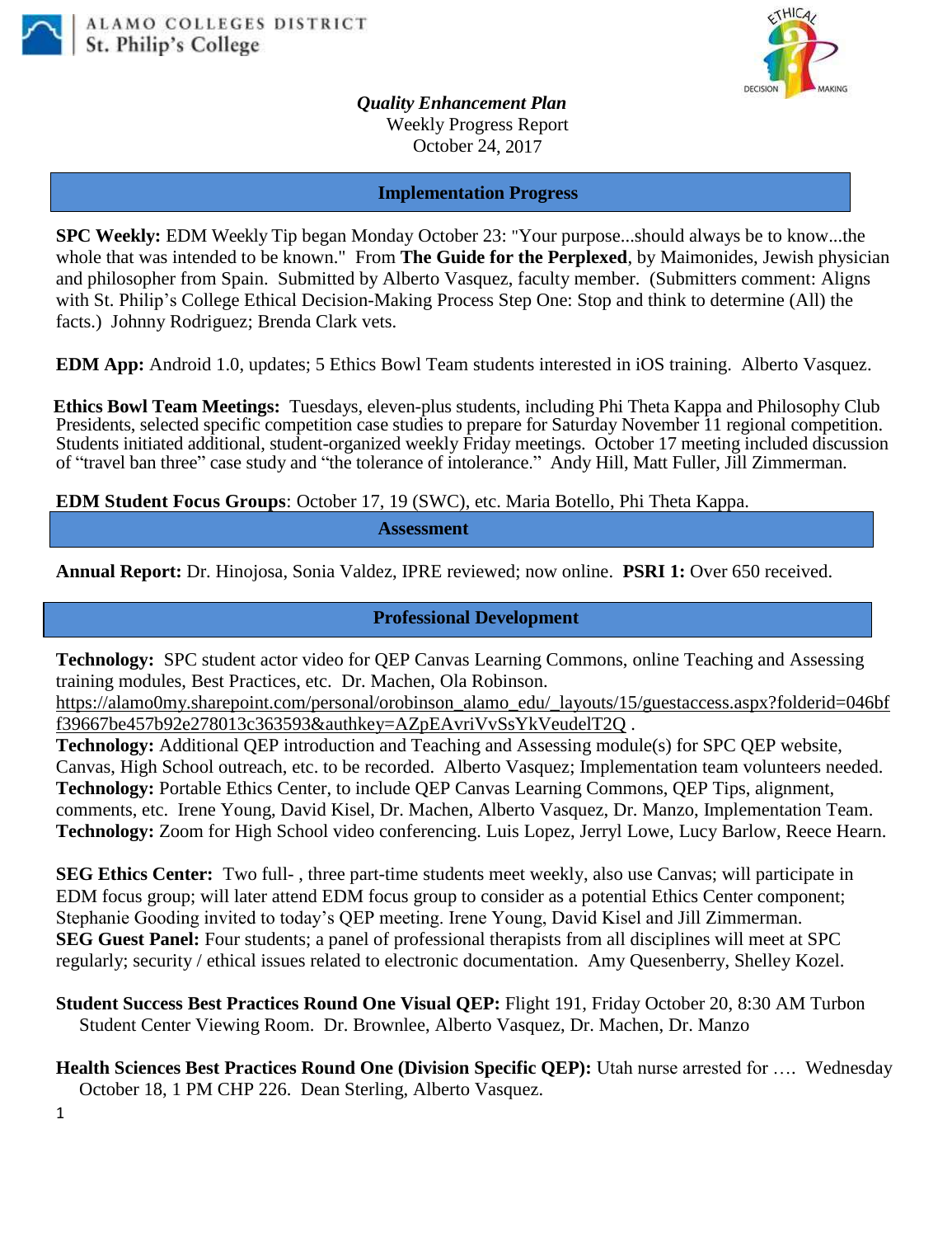## **Division Best Practices Round Two: Visual QEPs / President's QEP Arts & Lecture Clips, Deans, Cindy Pryor, Vincent Hardy, Alberto Vasquez, Dr. Machen, Dr. Manzo.**

**Interdisciplinary Programs:** Education meme. Wednesday October 18, 11:30 CHP 120. Dr. Schmittou, Jill Zimmerman, Alberto Vasquez, Dr. Manzo, Luis Lopez.

**Best Practices Visual QEPs Implemented:** Round 1: Six of seven Divisions: Flight 191; Health Sciences: Utah nurse; 3. President's Cabinet, College Services, and Round 2: Interdisciplinary Programs: education meme. 4. New memes, photos; pre-view, discussion, reflection questions being gathered, tested in QEP meetings, President's Cabinet, Divisions, etc. Implementation Team, SPC administration, faculty and staff.

## **Ongoing and Upcoming QEP Events**

**Student Life:** *What Would You Do*, EDM Scenarios, weekly @MLK and @ SWC. Dr. Mac. **EDM Student Focus Groups (ten plus)**: November 7, 9 (SWC), etc. Maria Botello and Phi Theta Kappa. **Freshman Experience (FE):** Incoming students are pre / post-tested over QEP. Gina Jasso and Victor Natera.

**Employee Development Day**: October 27, 2017. Education meme. Watson Fine Arts Center. Dr. Machen, Alberto Vasquez, Dr. Manzo

**International Education Week:** November 13 – 17. **No Turning Back**, other films TBD. QEP introductions and discussions of films, film clips, etc. TBD. Fidel K Simmons, Sunny Hernandez, Victor O. Natera. Alberto Vasquez, Dr. Machen, Dr. Manzo. Implementation Team volunteers needed.

# **President's QEP Arts and Lecture Series 2017-2018, Dr. Loston**

**Health Sciences.** Cancer Cell Research: The Way of All Flesh. Dean Sterling, Dr. Kelaita, Alberto Vasquez, Jill Zimmerman.

**Histology and Medical Lab:** Tuesday October 31, 2017 noon CHP 301. Theresa Murphy Sanchez, Lucila Escobedo. Jill Zimmerman, Alberto Vasquez, Dr. Machen, Dr. Manzo. Guest Panelists: Marsha Hall… [http://spcguide.libguides.com/c.php?g=426766&p=5289703](https://mail.alamo.edu/owa/redir.aspx?C=O6iqIsLSuf3ovY1b3KnDXbqIbPdR_pjdMUVY5pKWykLtsQQH7BTVCA..&URL=http%3a%2f%2fspcguide.libguides.com%2fc.php%3fg%3d426766%26p%3d5289703)

**Arts & Sciences Division:** All My Sons, Watson Fine Arts Center. Dean Johnson, Vincent Hardy.

**Fridays and Saturdays:** November 10 and 11; also November 17 and 18 at 8 PM. Vincent Hardy. **Sundays:** November 12 and 19 at 2 PM. Vincent Hardy.

**Thursday November 16:** 10 AM Dual Credit / Early College High School performance. Vincent Hardy. 12 noon, EDM Talkback. SPC student actors, Vincent Hardy. Implementation Team volunteers needed.

**Black History Month:** Film TBD. 1-28 February 2018. Dr. Sharon Crockett.

**Women's History Month:** (Film or May 2017 documentary about Wilma Mankiller, Cherokee chief), Cindy Katz and Kelli Wilder. TBD, 1-31 March. Susan Medina.

**Round 3:** Music videos, poems, etc. Deans, Alberto Vasquez, Dr. Machen, Dr. Manzo, Greg Gonzalez. **Round 4:** Student QEP Visual / Video Competition voting. Deans, Alberto Vasquez, Dr. Machen, Dr. Manzo.

2 **PM Advisory Committees:** Wednesday November 8 1-4 Media Room Turbon 216 Business Programs Advisory (BIS);